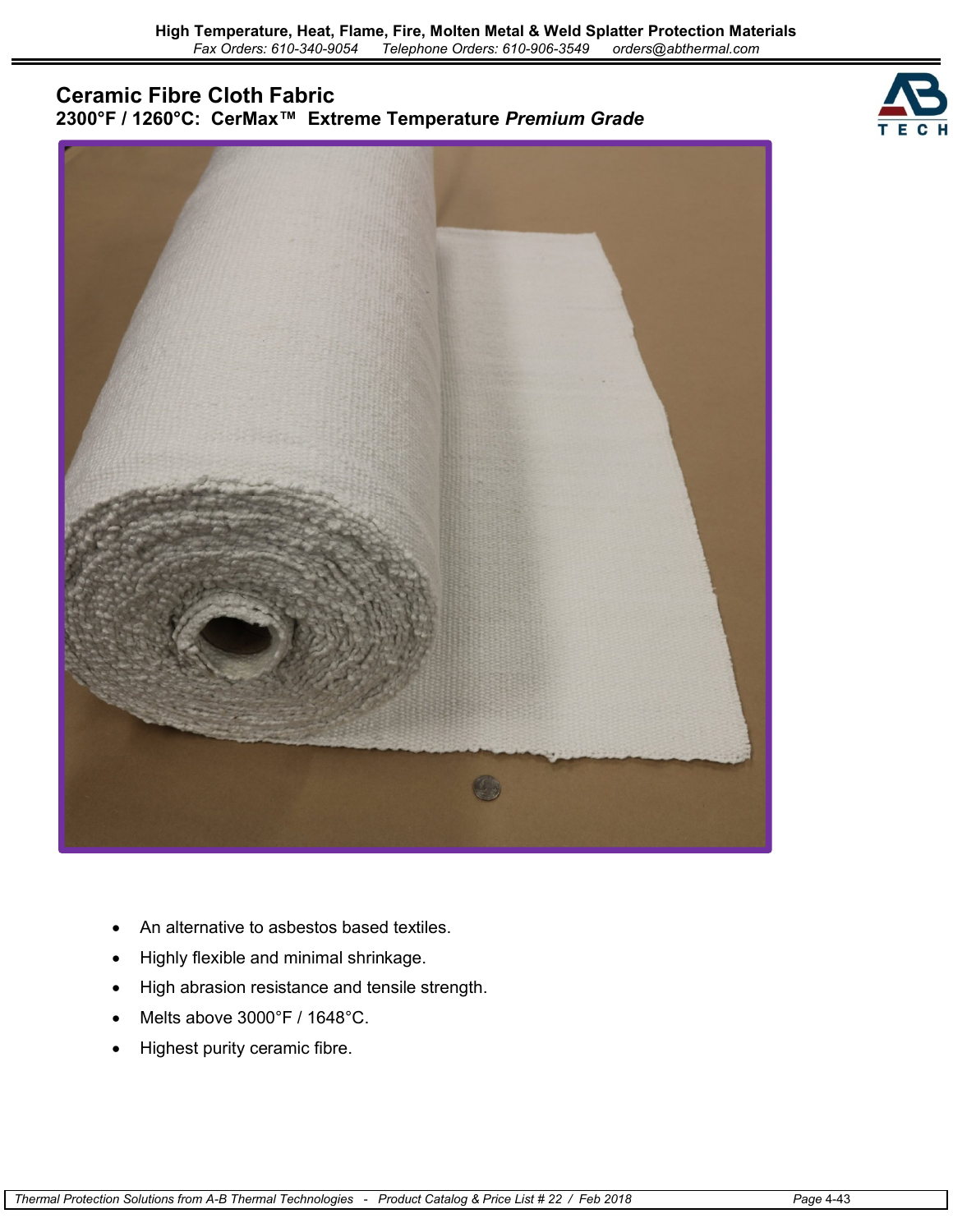#### **Ceramic Fibre Cloth Fabric (Continued) 2300°F / 1260°C: CerMax™ Extreme Temperature** *Premium Grade*



This is a high-performance extreme-temperature fabric, used in almost all industries for the highest heat protection available.

Some organic binder material from manufacturing may remain in the product - it should be brought to service temperature over time in order to burn off those organics. Fast heating may caramalize the organics.

2300°F / 1260°C continuous rating, high insulation value & excellent personnel protection

| CerMax <sup>™</sup> Extreme High Temperature +Plus, Heat & Flame Resistant<br><b>Premium Ceramic Fibre Blanket Cloth Fabric</b> |                     |                                     |                               |                          |  |  |  |  |
|---------------------------------------------------------------------------------------------------------------------------------|---------------------|-------------------------------------|-------------------------------|--------------------------|--|--|--|--|
| <b>Part Number</b>                                                                                                              | Weight<br>$oz/yd^2$ | <b>Roll Width</b><br>In $\prime$ cm | <b>Thickness</b><br>In $/$ mm | <b>Price</b><br>per roll |  |  |  |  |
| 1/16" / .0625" / 1.6mm Thick                                                                                                    |                     |                                     |                               |                          |  |  |  |  |
| F-C-P-06236-22-1-IWI*                                                                                                           | 22                  | 36 / 91                             | .0625/1.6                     | \$1593.21                |  |  |  |  |
| F-C-P-06236-21-1-FGI**                                                                                                          | 21                  | 36 / 91                             | .0625/1.6                     | \$1442.67                |  |  |  |  |
| 1/8" / .125" / 3.2mm Thick                                                                                                      |                     |                                     |                               |                          |  |  |  |  |
| F-C-P-12536-43-2-IWI*                                                                                                           | 43                  | 36 / 91                             | .125 / 3.2                    | \$2233.00                |  |  |  |  |
| F-C-P-12536-41-2-FGI**                                                                                                          | 41                  | 36 / 91                             | .125 / 3.2                    | \$2046.25                |  |  |  |  |

\* This material contains an inconel wire insert

\*\* This material contains a glass filament insert

This product is available in 16.6 yard / 50 foot rolls

### **This Product is NOT Available By-The-Yard: Discounts for full roll purchases**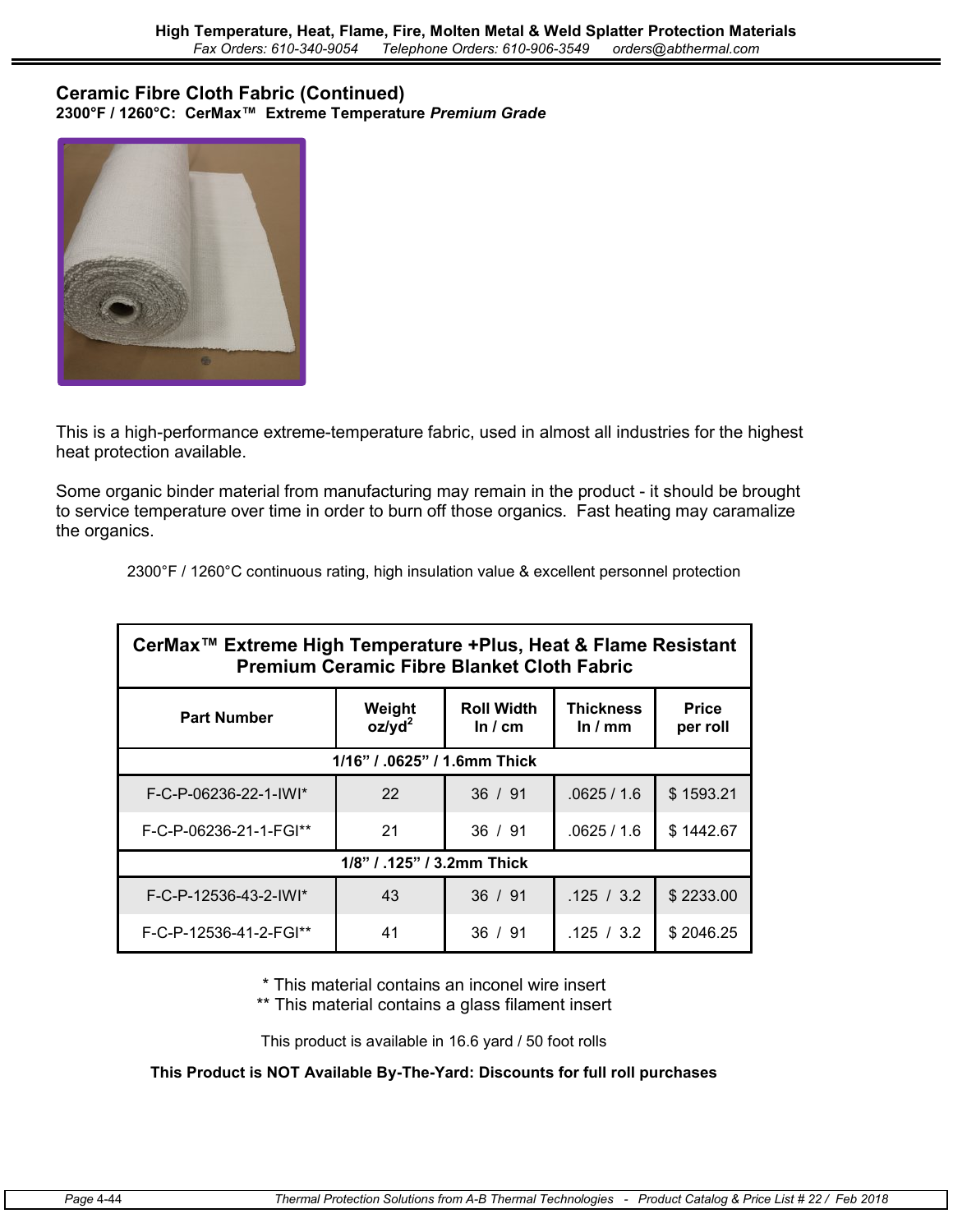## **Ceramic Fibre Cloth Fabric:** *Industrial Grade* **2300°F / 1260°C: CerMax™ Extreme Temperature +Plus**



- An alternative to asbestos based textiles.
- Highly flexible and minimal shrinkage.
- High abrasion resistance and tensile strength.
- Melts above 3000°F / 1648°C.

This is a high-performance extreme-temperature fabric, used in almost all industries for the highest heat protection available.

2000°F / 1260°C continuous rating, high insulation value & excellent personnel protection

| CerMax <sup>™</sup> Extreme High Temperature +Plus, Heat & Flame Resistant<br><b>Premium Ceramic Fibre Blanket Cloth Fabric</b> |                     |                                     |                               |                          |                          |  |  |  |
|---------------------------------------------------------------------------------------------------------------------------------|---------------------|-------------------------------------|-------------------------------|--------------------------|--------------------------|--|--|--|
| <b>Part Number</b>                                                                                                              | Weight<br>$oz/yd^2$ | <b>Roll Width</b><br>In $\prime$ cm | <b>Thickness</b><br>In $/$ mm | <b>Price</b><br>per roll | <b>Price</b><br>per yard |  |  |  |
| 1/16" / .0625" / 1.6mm Thick                                                                                                    |                     |                                     |                               |                          |                          |  |  |  |
| F-C-I-06236-22-1-IWI*                                                                                                           | 22                  | 36 / 91                             | .0625/1.6                     | \$806.25                 | \$67.16                  |  |  |  |
| F-C-I-06236-21-1-FGI**                                                                                                          | 21                  | 36 / 91                             | .0625/1.6                     | \$925.66                 | \$77.08                  |  |  |  |
| 1/8" / .125" / 3.2mm Thick                                                                                                      |                     |                                     |                               |                          |                          |  |  |  |
| F-C-I-12536-43-2-IWI*                                                                                                           | 43                  | 36 / 91                             | .125 / 3.2                    | \$1067.50                | \$88.91                  |  |  |  |
| F-C-I-12536-41-2-FGI**                                                                                                          | 41                  | 36 / 91                             | .125 / 3.2                    | \$1083.30                | \$90.25                  |  |  |  |

This product is available in 33 yard / 99 foot rolls

\* This material contains an inconel wire insert

\*\* This material contains a glass filament insert

### **This Product is Available By-The-Yard**